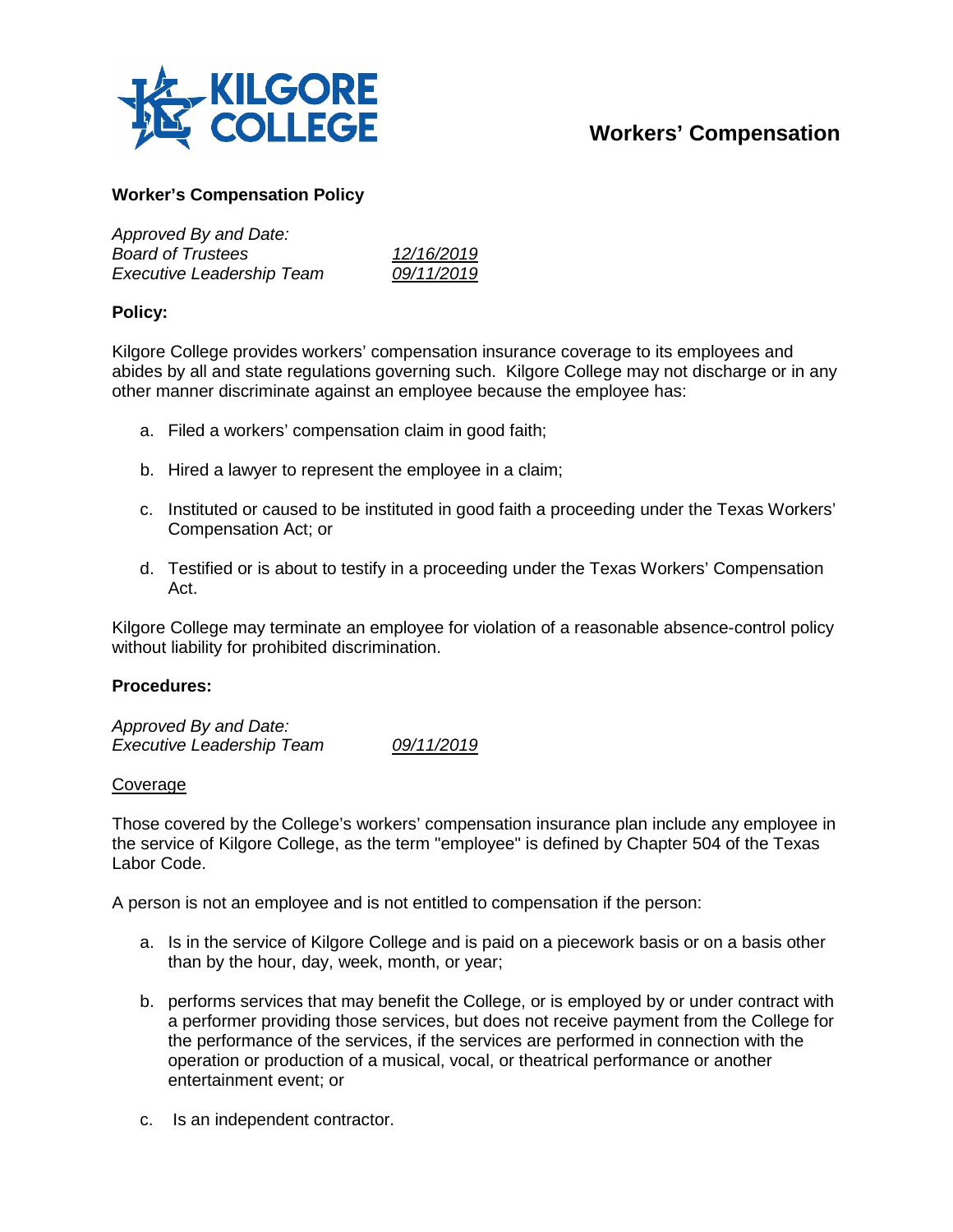A workers' compensation absence longer than three days with continuing treatment or that results in inpatient care may qualify as a serious health condition for purposes of the Family Medical Leave Act. An absence that is due to a work related injury or illness that qualifies as FMLA leave shall be designated as leave under the FMLA.

## Income Benefits

An employee may be paid temporary income benefits (TIBs) if his/her work-related injury or illness causes him/her to lose some or all of his/her wages for more than seven (7) days. Once TIBs accrue, an employee is entitled to TIBs to compensate the employee for lost wages due to the compensable injury during a period in which the employee has disability and has not reached maximum medical improvement (MMI). Lost wages are the difference between the employee's gross average weekly wage (AWW) and the employee' gross Post-Injury Earnings (PIE). If the employee's PIE equals or exceeds the employee's AWW, the employee has no lost wages. The employee must report any income earned while receiving TIBs; failure to do so may be grounds for termination.

PIE shall include, but not be limited to, the documented weekly amount of:

- a. All pecuniary wages paid to the employee after the date of injury including wages based on work performed while on modified duty and pecuniary fringe benefits which are paid to the employee whether the employee has returned to work or not;
- b. any employee contribution to benefits such as health insurance that the employee normally pays but that the employer agrees to pay for the employee in order to continue the benefits (which does not include the portion of the benefits that the employer normally pays for);
- c. the weekly amount of any wages offered as part of a bona fide job offer which is not accepted by the employee which the insurance carrier (carrier) is permitted to deem to be PIE under §129.6 of this title (relating to Bona Fide Offers of Employment);
- d. the value of any full days of accrued sick leave or accrued annual leave that the employee has voluntarily elected to use after the date of injury;
- e. the value of any partial days of accrued sick leave or accrued annual leave that the employee has voluntarily elected to use after the date of injury that, when combined with the employee's TIBs, exceeds the AWW; and
- f. any monies paid to the employee by the employer as salary continuation based on:
	- 1. contractual obligation between the employer and the employee including through collective bargaining agreement;
	- 2. an employer policy; or
	- 3. written agreement with the employee.

PIE shall not include:

- a. any non-pecuniary wages paid to the employee by the employer after the injury;
- b. any accrued sick leave or accrued annual leave that the employee did not voluntarily elect to use;
- c. any wages paid by the employer as salary supplementation as provided by Texas Labor Code, §408.003(a)(2);